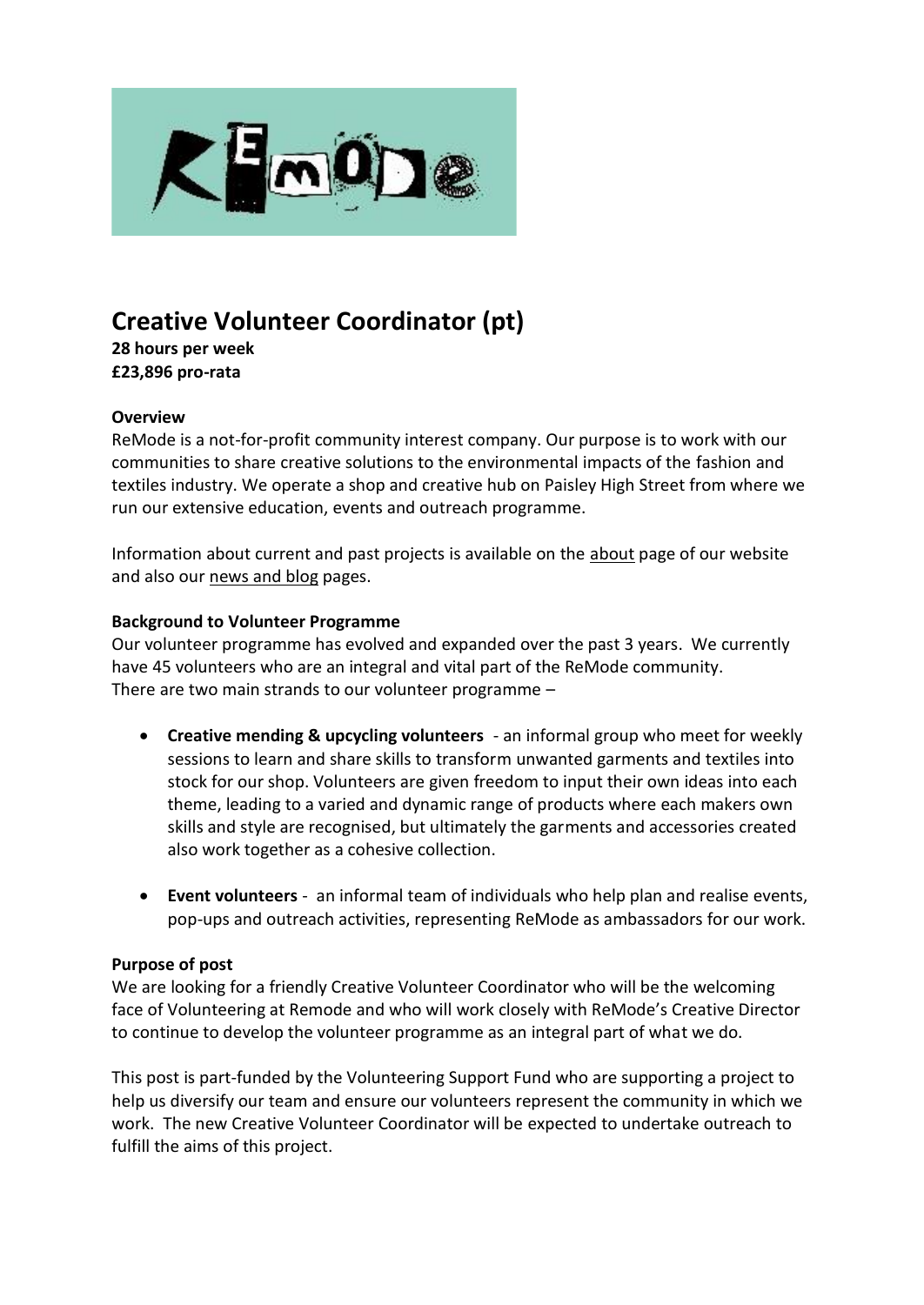# **Key Duties and Responsibilities**

## **MANAGING THE VOLUNTEER PROGRAMME**

- Recruitment of volunteers through outreach activities and by communicating volunteering opportunities through networking with partner agencies and sharing through digital /social media platforms.
- Management and supervision of all volunteers, including induction procedures, writing job descriptions & agreements.
- Devising and delivering a creative programme of activities and training for volunteers that
	- o generates stock to be sold in the ReMode shop
	- o enhances volunteer's understanding of sustainability and the circular economy
	- o improves the practical and technical skills of individual volunteers
	- o provides a sociable, inclusive and rewarding environment for the whole volunteer team
- Participating in project planning along with the Creative Director and Project Manager, in order to integrate volunteer contribution into the wider programme.
- Maintenance of appropriate records regarding volunteer participation and activity, in line with requirements of our funders and in reference to ReMode Renfrewshire's privacy policy.
- Contribute to written reports for funders and ReMode Renfrewshire board members as required.
- Manage the volunteer expenses budget.

### **OUTREACH**

- Attend networking opportunities specific to the development o the volunteer programme.
- Support the Creative Director in delivery of ReMode's outreach activities
- Staff pop-up stalls, sharing information about ReMode to the general public
- Deliver talks about ReMode's volunteer programme and deliver outreach workshops as required.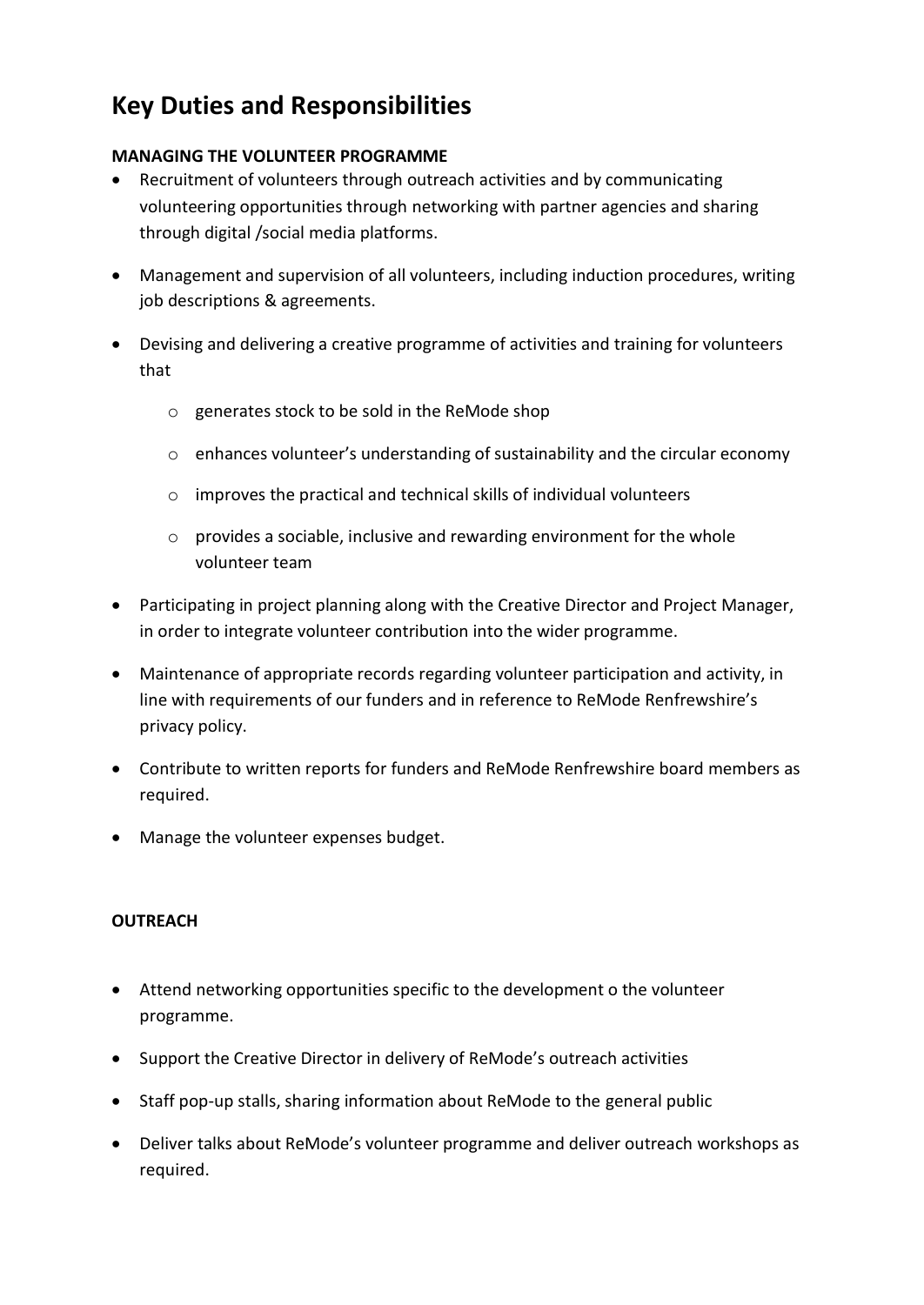#### **PRODUCT DEVELOPMENT**

• In line with ReMode's overall Marketing, Development and Project plans, develop products to be made by volunteers, sold in the shop and created within ReMode workshops using the fabrics and other materials of ReMode's stock of discards.

#### **OTHER**

- Undertake training as required to enhance work related skills.
- Assist with staffing of ReMode events as required.
- Any other reasonable task to support the running of ReMode activities.
- Comply with ReMode policies on Health & Safety and Child protection.
- Support ReMode's ethos of commitment to sustainability and the circular economy.

**\_\_\_\_\_\_\_\_\_\_\_\_\_\_\_\_\_\_\_\_\_\_\_\_\_\_\_\_\_\_\_\_\_\_\_\_\_\_\_\_\_\_\_\_\_\_\_\_**

# **Person specification**

#### **Essential skills**

- Strong design and garment construction practice.
- High level of ability to respond creatively to research themes.
- Experience of running hands-on creative workshops.
- Excellent interpersonal skills, and experience of working with different groups of people.
- Excellent written & verbal communication skills.
- Demonstrable understanding of volunteering, either through personal experience of working as a volunteer or of managing volunteers.

#### **Desirable**

- Experience of managing volunteers.
- Volunteer Management Training.